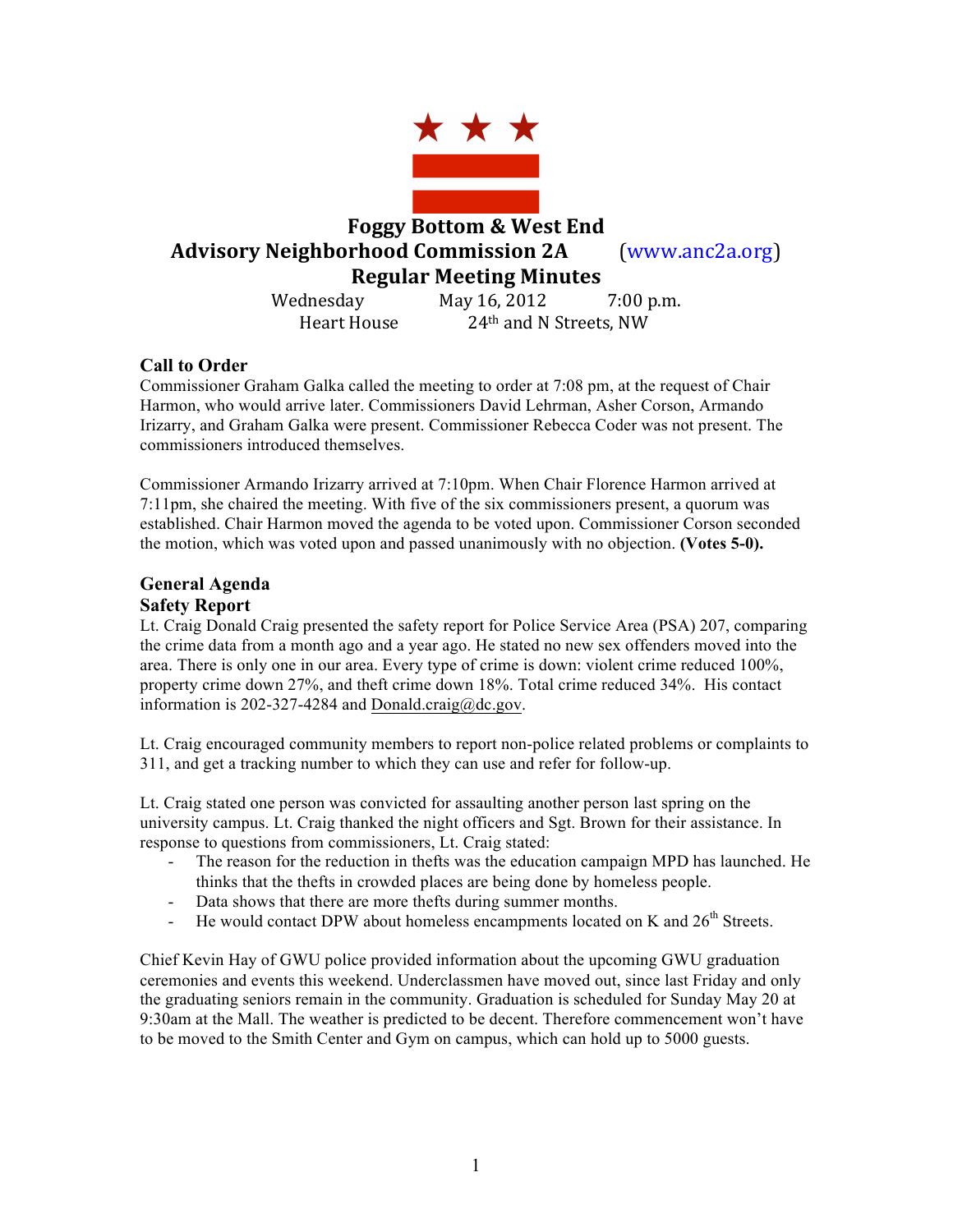Chief Hay stated crime alerts, which have been issued by email, will now be sent by text system to smart phones in an effort to improve communications. Text messages can be received by signing up from the GW website. GWU Police abide by the Clear Act.

Chief Hay supports Homeland Security Department's ,motto "See something, say something," and encouraged community members to report violent crimes to 911, and GWU related incidents to 24/7 GWU dispatch center (994-6111). They respond to any noise incident in the several blocks around the campus, since GWU students are required to abide by GWU student conduct no matter where they are. He supports better communication with surrounding community.

In response to inquiries from community members and Commissioners, Chief Hay stated:

- An incident that occurred on April 2011 involving sexual assault of GWU student had been turned over to MPD. It remains an open case under investigation. The crime location was not clear.

- An alert was not released regarding a gun report incident on Sept 22, 2011, because the incident occurred 18 blocks away from the campus and the person was not on the campus and was incapable of walking at the time.

The Hatchet has misreported the incident. Someone had overheard an officer's radio and reported it to The Hatchet. Chief Hay met with them afterwards regarding the story.

#### **Grocery Shuttle Information**

Commissioner Irizarry provided information on the grocery shuttle, which operates every Wednesday from Watergate.

#### **DC SEU Forum on Saving Energy & Money – May 24, 2012**

Chair Harmon stated the DC Sustainable Energy Unit is hosting a forum on saving energy and money on May 24, 2012. A flyer was made available to the community.

## **Update on Dr. Bear's University**

Commissioner Galka provided a report on Dr. Bear's University Open House that was scheduled for Tuesday April 24, at Children's National Medical Center. He spent a full day at Children's Medical Center to learn what they are doing, toured their facilities and spoke with physicians and health care providers. Commissioner Galka highlighted the emergency department whose physicians collect children's books. Commissioner Galka would like to support their efforts, and invited community members to join him.

Chair Harmon announced an event on Home Repairs, scheduled for June 2, from 10am-3pm at the Convention Center. This event will provide information regarding permits, compliance, aging in place and other senior issues and tenant/landlord issues.

Commissioner Irizarry commended Metro for installing a new canopy and new stairway at Foggy Bottom station. He proposed to send them a letter of appreciation.

#### **General Agenda**

#### **D.C. Superior Court Community Courts (Michael O. Francis, MSW, LICSW)**

No one was present to give a presentation about from Superior Court – Community Court project.

#### **DC DDOT: Installation of Bike Lanes on L and M Streets (Mike Goodno – DDOT)**

Mike Goodno of DC DDOT presented information on the installation of a protected bike lane on the north side of L Street. NW between New Hampshire and  $12<sup>th</sup>$  Streets. A protected bike lane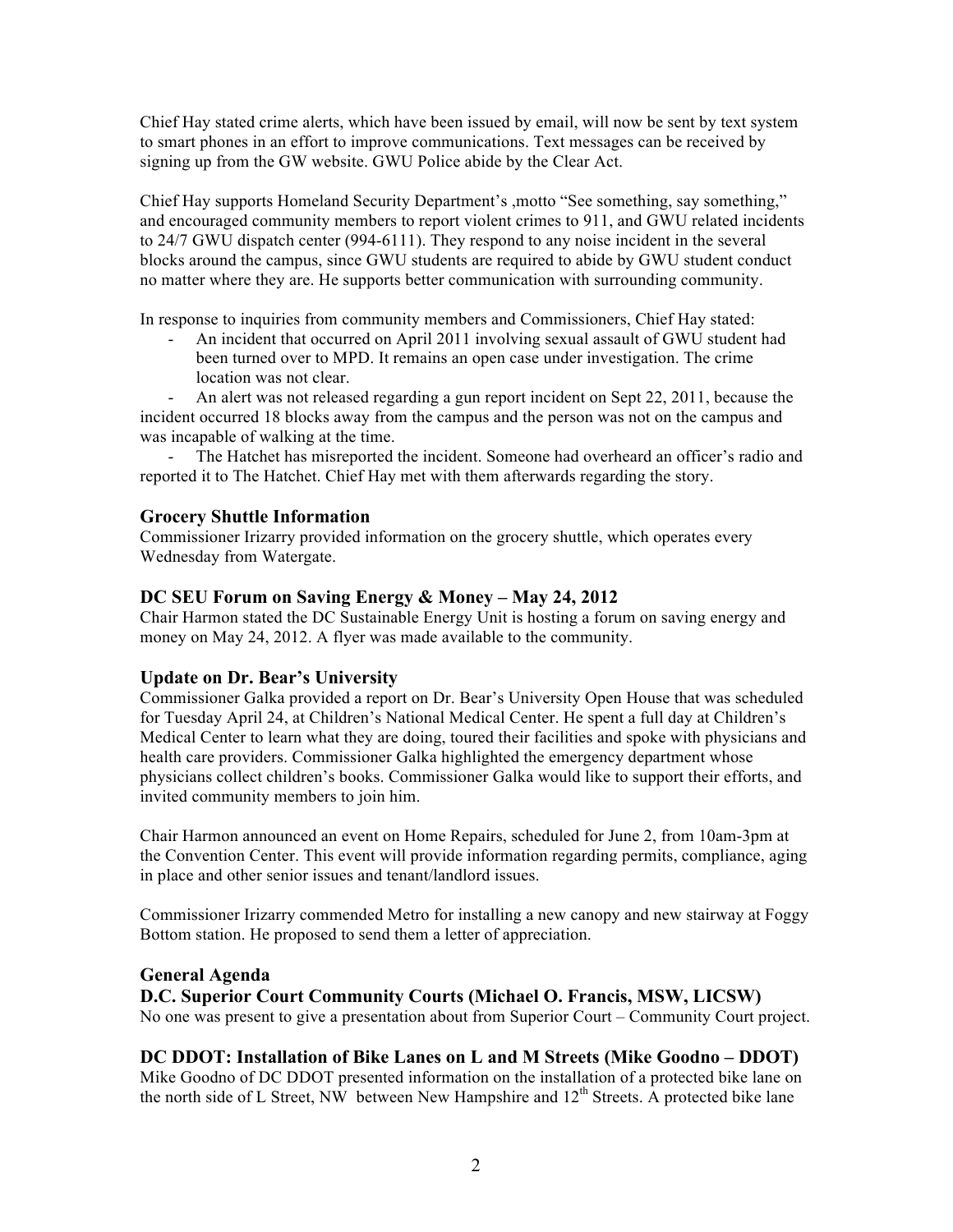provides bicyclist more protection from cars than a typical bike lane. This is the second of its kind in the District  $(15<sup>th</sup>$  Street, NW was the first.) Bike lanes on L Street will be installed in July 2012. Bike lanes will be installed on M Streets next spring/summer. A standard bike lane will be located between  $22<sup>nd</sup>$  and  $25<sup>th</sup>$  Street on L Street, with no loss of parking spaces. The use of bike lane and its impact will be evaluated every 6 months.

About 25 parking spaces will be removed from the north side of L Street east of New Hampshire Avenue, NW in order to maintain three major vehicular travel lanes. Non-rush hour parking and loading will remain on the south side of the street. DDOT is working with Golden Triangle, BIDs, DPW and property owners on realigning loading areas and level of service. DDOT studies showed minimal decrease in cars on L Street and service degradation. DDOT will enhance enforcement of commercial vehicle delivery parking in travel lanes.

In planning these bike lanes, DDOT looked at many streets for an east/west route. They rejected other streets because they had too much traffic and the street car was being proposed for them. L and M Streets were the only available streets for bike lanes.

In response to queries from community members, Mike Goodno stated:

- Virginia Avenue is included in DDOT's bike plans, but as a separate plan.

- DDOT conducts education/ enforcement campaigns and reaches out to DC Bicycle Association and MPD, to inform bikers to yield to traffic when turning left, and observing red lights.

- Bikers are not required to register their bikes.
- Bikers are free to use traffic lanes to make turns or merge with traffic.
- Plans for bike lanes were based on comments received during the K Street Transit Corridor

planning process, public meetings and community input from 2008-2012.

- Studies showed that future bicycle traffic will increase 200-300%.
- Currently, there are 15-100 cyclist per hour along  $15<sup>th</sup>$  Street and Pennsylvania.
- Mike Goodno doesn't know where the cyclist live or from where they are traveling.
- 1600 block of K Street traffic tie-ups are a result of PEPCO work.

Commissioner Corson stated he is a biker and would like more people using bikes so that more motor vehicle commuters are off the road.

Commissioners Lehrman and Irizarry commented that turning left was a major source of accidents with bicyclists and drivers of motor vehicles.

Chair Harmon asked Mike Goodno to investigate the status of the installation of a stop light at the intersection of 22<sup>nd</sup> and I Street. She has been told it would be installed by August 2012 and that it was under design.

#### **Komen Global Race for the Cure (Meg Lelli)**

Meg Lelli spoke about the Komen Race for Cure, scheduled for Saturday June 2, 2012 on the Mall. It is a 5K walking/run race, starting at Washington Monument. The race course runs along Constitution Avenue from 15<sup>th</sup> Street to  $23^{rd}$  Street. Streets will be closed from 8am – 10:30am, on a rolling basis. Metro will open one hour earlier at 5am. About 20,000 runners are projected. They are negotiating with nearby garages about parking rates and they are encouraging participants to use public transportation.

Commissioner Corson stated this was a good organization and this race has occurred for years.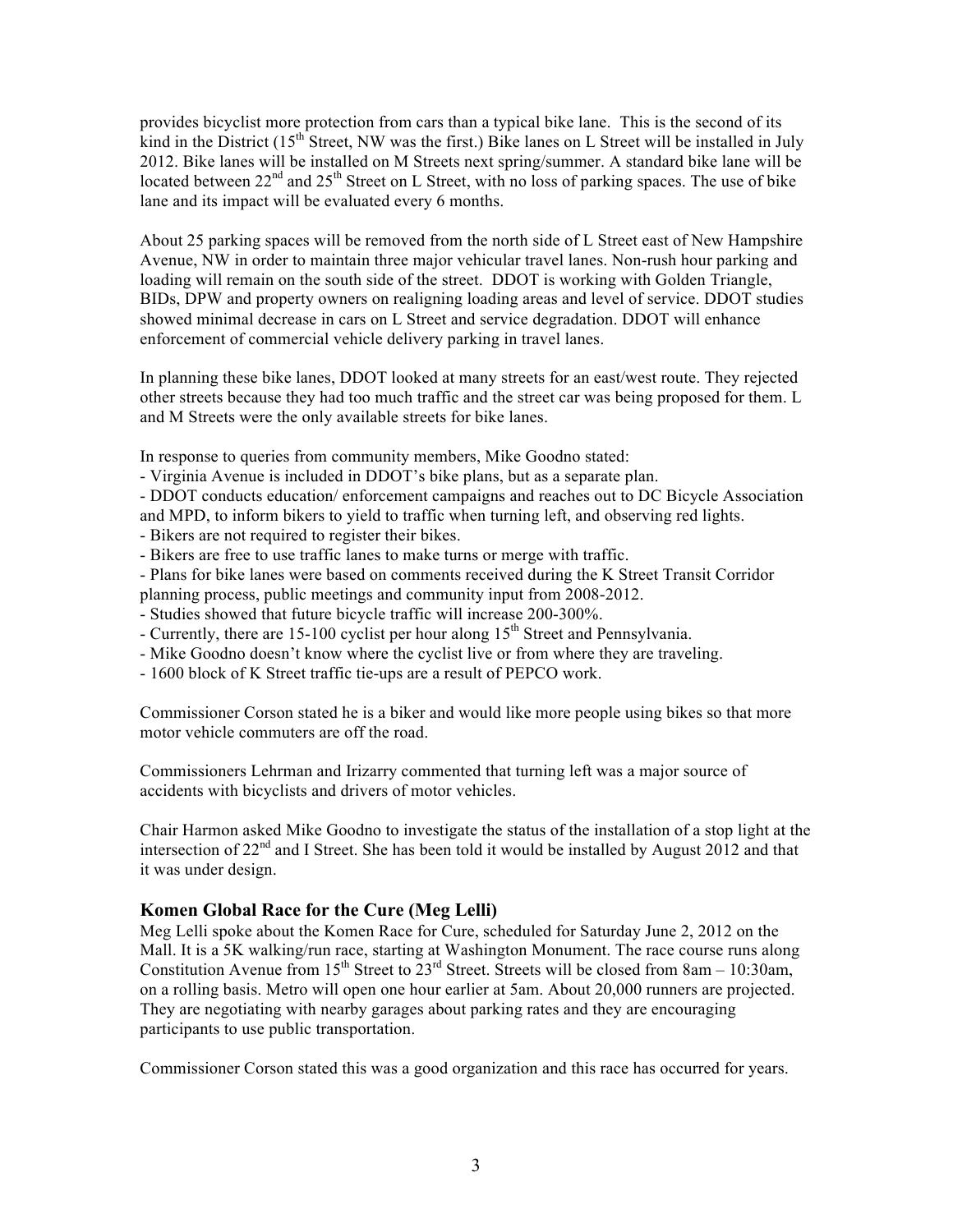Komen Race is asking ANC2A support for permission of temporary road closures. Chair Harmon asked them to forward a form letter of no objection so it can be approved. **VOTES 5-0. (Attachment # 1)**

#### **BikeShare**

Representatives from Capital BikeShare presented information on a new site for their bikes. Initially, BikeShare considered the park located behind Warwick Building  $(24<sup>th</sup>$  and New Hampshire), but this is a viable space because of construction. Brittany Waddell of GWU stated this is GWU property and GWU had committed to expand this park. BikeShare had looked at the area where the Farmers' Market is held but found that space was also too small and belonged to the NPS. The area on  $23<sup>rd</sup>$  Street (north of Foggy Bottom metro) was too small.

BikeShare is still looking for a 6' wide x 40' long space, preferably near a metro station. Community members suggested the I Street Mall next to GWU hospital, which was deeded to GWU by the city and provides a right of way for pedestrians.

### **Matters before ABRA and ABC**

**Foggy Bottom Grocery - Application for Exception of Single Sale Restrictions**  FoGoBro is located in SMD2A06, Chair Harmon's district. Kris Hart presented information on FoGoBro's application for exception to single sale restrictions. He stated that FoBoGro has been opened for 3 years, and hasn't had a violation in 2 years, including under age sales. FoBoGro checks the age of all customers purchasing liquor. They do not sell single (1-2) liquor bottles (\$2/can). They sell liquor bottles only in packages. They instruct the staff that if a group of students attempts to buy liquor with only one of them of age, that person cannot buy 5 cans. FoBoGro intends to sell single sales of the more expensive brands, not cheaper brands of liquor. Mr. Hart would provide the sales information later.

Community member Barbara Kahlow asked about their sales of alcohol, groceries and prepared food, and how FoBoGro was going to ensure that there is no loitering by their store. Community member Sara Maddux stated there has been loitering around FoBoGro with dozens of people milling around on the sidewalk and eating their food outside, with an open can of beer (in violation of DC law). She has not called the police because she does not think it was worth using police resources for loitering issues. She stated that she was embarrassed by the commissioners requesting her and other community members to provide evidence for their comments. She would camp out with a camera and will call the police if it was necessary. She encouraged the ANC2A not to support FoBoGro application.

Lt. Craig stated he has never seen anything good out of single sales (\$2/can). He said the homeless will congregate because they can buy one can for \$2. He has not heard of any violations committed by FoBoGro.

Commissioner Lehrman was interested in management guidelines FoBoGro provides to their staff, specifically how they instruct who to sell, who not to sell, when a liquor bottle/can can be opened, and how to deal with customers buying for someone else. He encouraged FoBoGro to think of creative ways to work with Lt. Craig to provide extra layer of protection.

Commissioner Corson stated he was concerned that ANC2A was making a decision on an integral part of a business, and that it cannot treat one business differently than another. He inquired why community members Sara Maddux and Barbara Kahlow did not provide evidence supporting their statements. He will stand behind them if they provide evidence.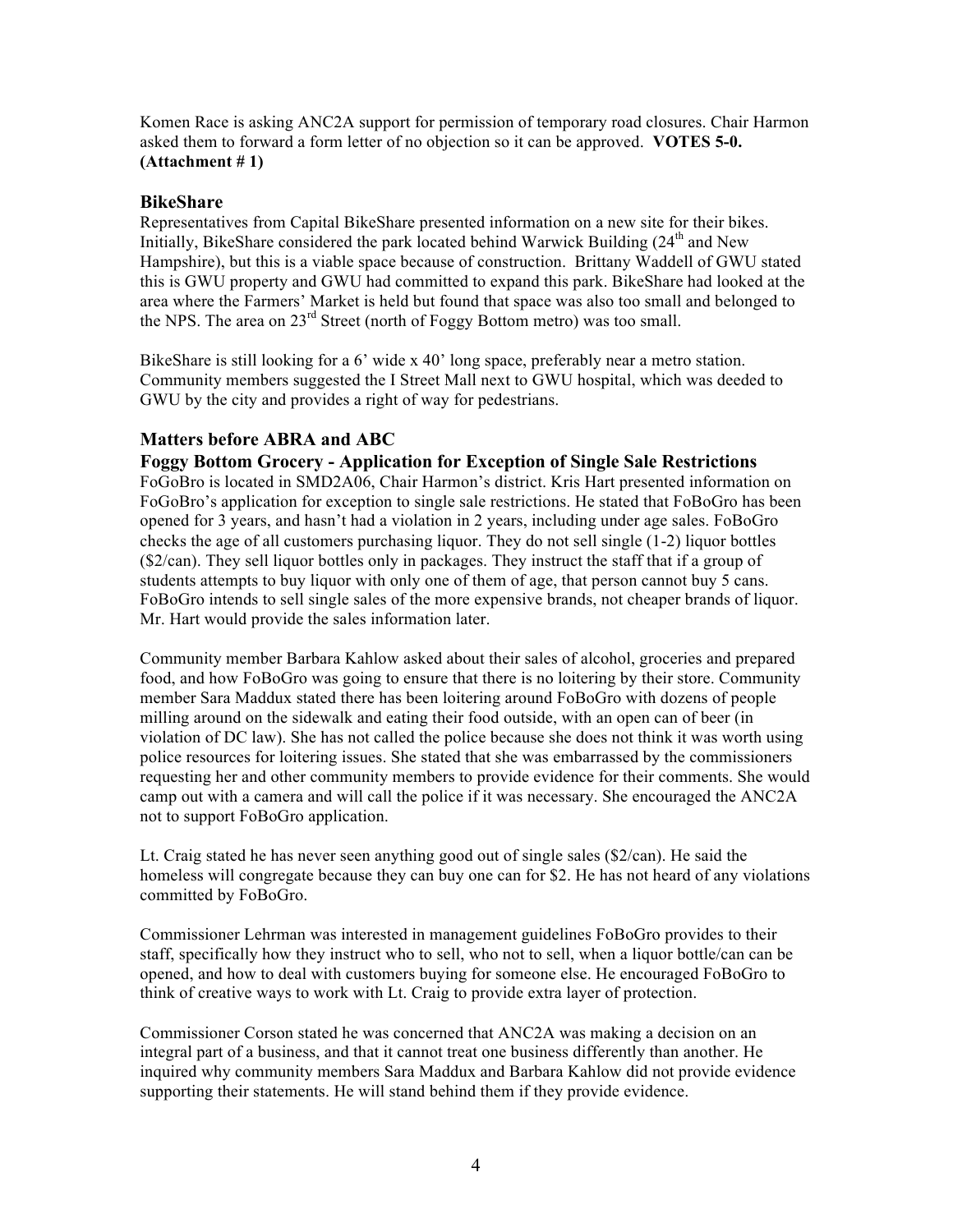Chair Harmon stated she was sympathetic to neighbors' concerns regarding trash, noise and loitering. However, she needs to have pictures or police reports of such activities to deviate from the ANC's policy supporting these applications for single sales until such time there is an ABRA violation.

Chair Harmon made motion to write a letter in support of FoBoGro's application for exception of single sales restrictions, that would include exact language that have been used for other liquor establishments in the past. Commissioner Corson seconded the motion, which was voted upon and passed unanimously. **VOTES 5-0. (Attachment # 2)**

#### **Matters before ABRA and ABC**

### **Single Sale renewal for Riverside Liquors - 2123 E St., NW**

No one from Riverside Liquors was present to discuss their renewal application. Chair Harmon stated she had contacted Riverside but never received response. She stated the protest period has lapsed and there was not enough time at the April meeting to discuss it. Their hearing is scheduled for Monday. Chair Harmon spoke with ABRA and is waiting for their decision, who stated they are concerned of Riverside's incidents of 3 sales to minors in one year.

Chair Harmon proposed a letter to ABRA revoking Riverside's application for single sales exception. She will research the original agreement. She asked for community comments.

Community member Sara Maddux stated Riverside is an upstanding business and has kept the area clean, without trash and loitering outside. They have a long-term lease and have had only 2 violations (2011).

Community member Barbara Kahlow stated that ANC2A should apply the same agreement they signed with other entities (i.e. Wine Specialist, Columbia Plaza and Riverside).

ANC Commissioner Kevin O'Connor (Dupont Circle) stated that ANCs can't limit the type of sales; however they can make gentlemen's agreement with liquor establishments that is not enforceable under ABRA. However, ANCs have the power to grant single sales and exceptions.

Commissioner Corson stated he supported Chair Harmon's proposal, because it gave credence to ANC2A being serious in holding bad actors accountable. He wanted to know the standards used to evaluate these establishments on single sales.

Commissioner Lehrman stated the Commission was assuming something happened, but there may be extenuating circumstances for these violations and hopes Riverside owners will respond.

Chair Harmon made a motion to send the draft letter to ABRA revoking ANC2A's previous letter of support (dated February 23, 2009) for Riverside's application for single sales exception. She added if Riverside reaches out to her and the community, they will talk. Chair Harmon hoped that ABRA would take ANC2A's letter into account in making its decision. Commissioner Graham seconded the motion with modifications, which was voted upon and passed. **(VOTES 4-0). (Attachment # 3)**

#### **Matters before ABRA and ABC Watergate Wine and Spirits Renewal of License (2544 Virginia Avenue)**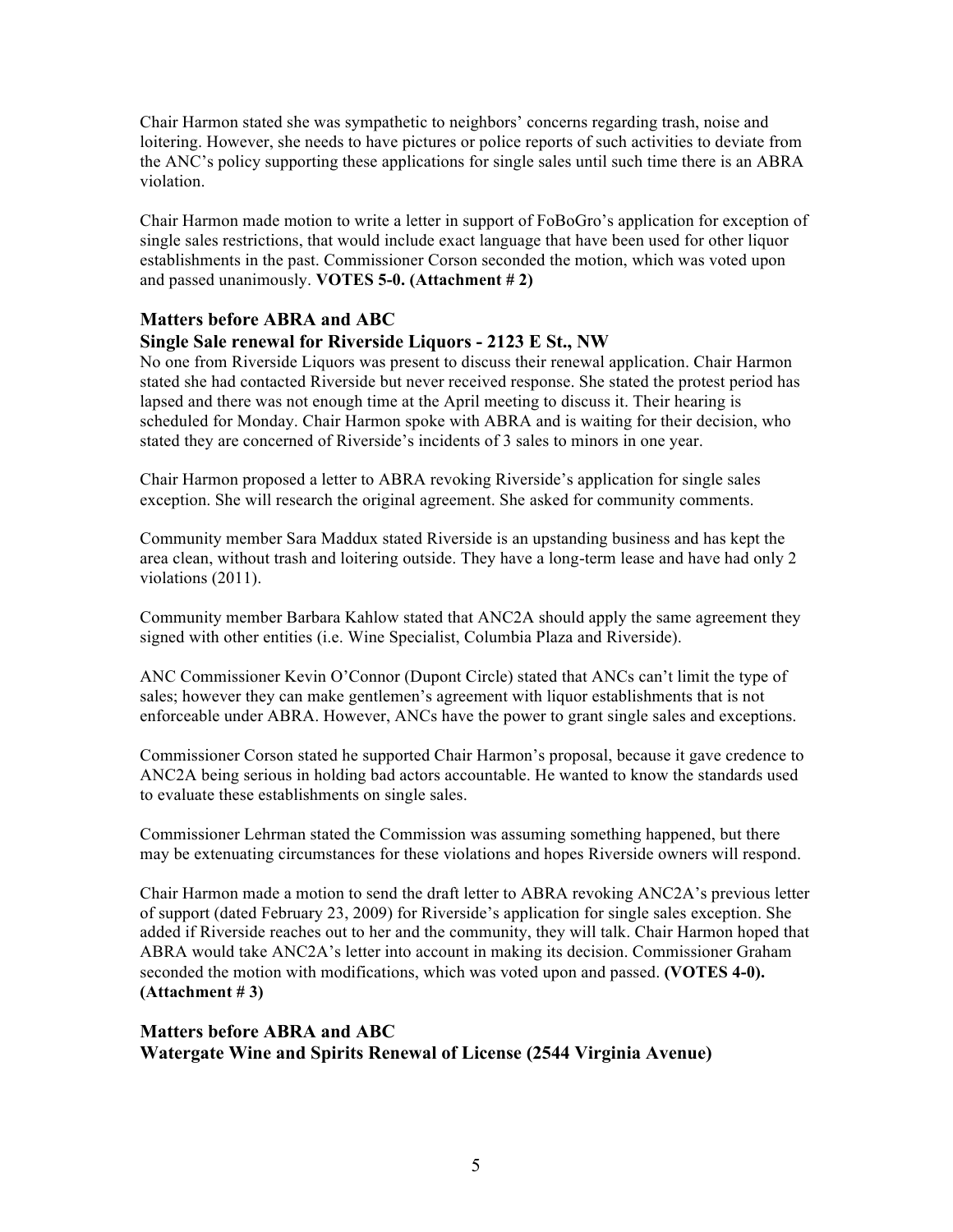Commissioner Irizarry stated he had not heard of any problems or concerns related to Watergate Wine and Spirits. No action was taken since the parties were not present. The matter may be taken up at ANC2A June meeting.

### **Matters before ABRA and ABC McReynolds Liquors Renewal of License (1776 G St., NW)**

Chair Harmon stated she had not heard of any problems or concerns or questions regarding McReynolds Liquors. No action was taken since the parties were not present. The matter may be taken up at the June ANC2A meeting.

# **Matters before ABRA and ABC**

**Courtyard by Marriott (515 20th St.) License Application for summer garden hours.** Michael Sendecka presented information on Courtyard by Marriott's license application. This is a hotel license application for serving alcohol during the allowable hours (until 2-3am) during the summer in their garden courtyard. They have amended their original application, reducing the hours of serving alcohol to 11pm during the week and midnight on Friday and Saturday. The garden courtyard is located toward the rear of the property, near  $20<sup>th</sup>$  Street and faces the back wall of a GWU dorm. It is located below grade and measures approximately 45' x 9, accommodating approximately 20 people with furniture (tables and chairs). It is an amenity for the hotel patrons and their guests. The hotel also has a swimming pool in the basement. The presenters stated they expect to open the hotel in late December 2012 or early January 2013.

In response to concerns from the community and Commissioners, the Marriott stated:

- Courtyard by Marriott would consider accepting Gworld (a campus debit card).
- The Marriott would be amenable to extending courtesy and neighborhood hospitality to residents of the Empire Apartments and the York Apartments, which are managed by Bernstein and Borger Management companies, respectively. These residents have endured noise, dirt, truck loading and unloading during the construction. They have had their sleep patterns affected and suffered in other ways. All States Hotel owns Marriot and does not have a flag that will be flow or hung in front.

Commissioners expressed support for Courtyard's application because they reduced the hours in response to community concerns and for keeping conversation ongoing.

Chair Harmon proposed a motion for a letter in support of Courtyard by Marriott's request for summer garden hours. She will add a sentence regarding their good behavior. She asked them to provide a draft letter. Commissioner Corson seconded the motion, which was voted upon and passed. **(VOTES: 5-0). Attachment #4)**

## **Mattes before ABRA and ABC**

## **McFadden's 24th and PA Ave, recent security incidents**

Chair Harmon stated the matter relating to recent security incidents involving McFadden's would be moved to the June agenda.

#### **Matters before the DC Department of Health**

**Medical Marijuana Dispensary Application: Herbal Alternatives (1147 20th Street, NW)** Chair Harmon recommended ANC2A take a vote regarding a letter of support, and hold it until it is required. Commissioner Corson stated this ANC2A does not have to take a position. They are only required to state impacts or issues affecting them by the substance abuse centers.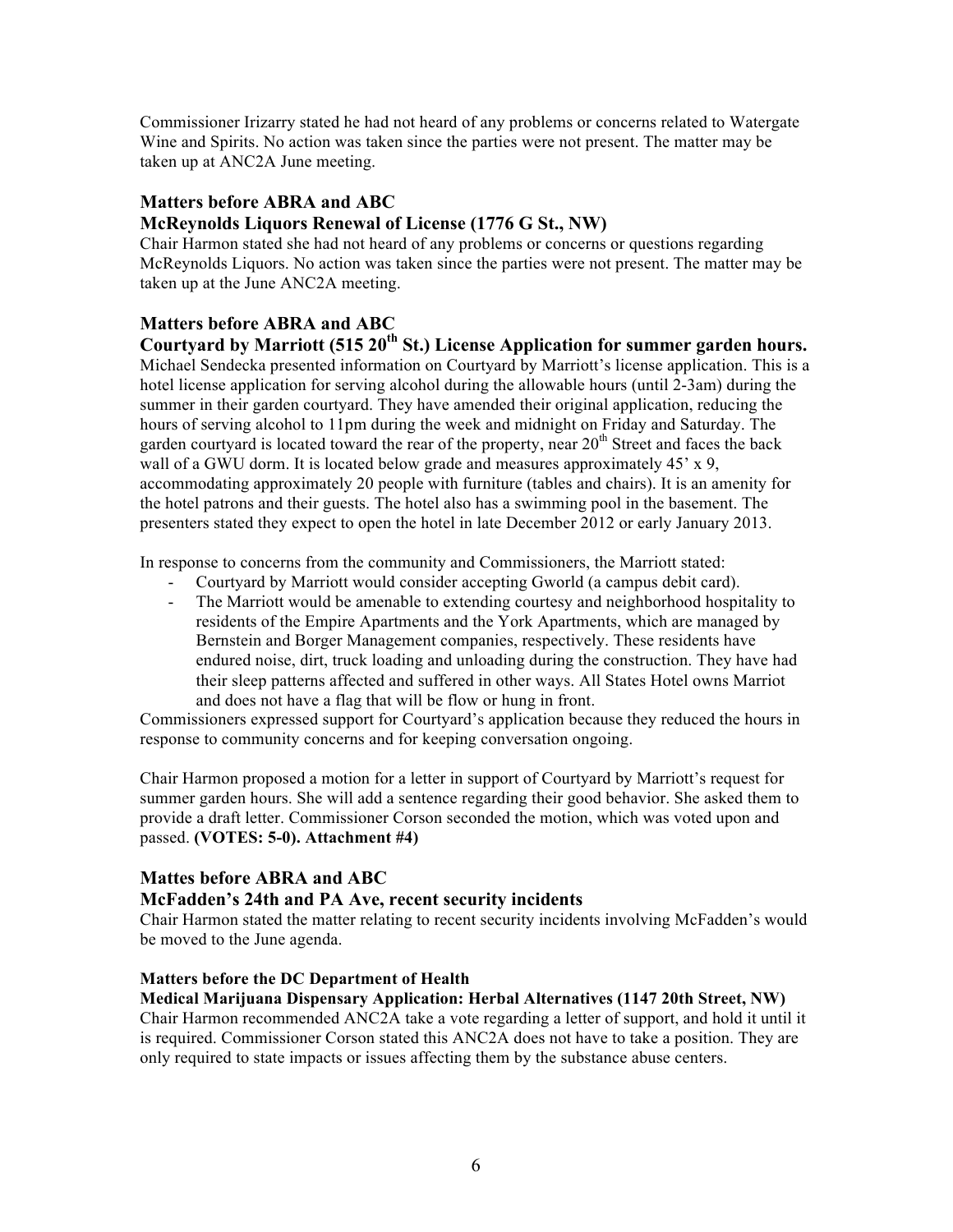ANC2A Commissioner Kevin O'Connor (Dupont Circle) stated Herbal Alternative is located on the east side of  $20<sup>th</sup>$  Street between L and M Streets which is in ANC2B06, with ANC2A boundaries located on west side of the street. The Dupont Circle ANC voted in favor of Herbal Alternative (7-0). He stated that ANC2A does not need to take a vote on this matter.

Jennifer L. Brunenkant, from Herbal Alternatives, presented information on their application for a medical marijuana dispensary. They are currently waiting for final approval from DC Department of Health on June 25, and will begin construction thereafter. Sixteen states have approved medical marijuana dispensaries.

Herbal Alternatives is a for-profit establishment. The hours of operation will be 7am – 9pm, seven days per week, as permitted by DC Department of Health. The hours may change depending on patient needs and preferences.

Security will be more than what one finds at the bank, jewelry or pharmacies. There will be onsite security guards during the hours of operation, as well as interactive electronic security during closing hours. Exterior cameras will monitor outside the building.

Jennifer Brunenkant and her business partner do not have experience in operating this kind of facility. They do have experience in business management and business plans for health industry companies and organizations. This dispensary is their first experience.

Jennifer Brunenkant stated the use of cannabis was limited to 4 health issues: cancer treatment, glaucoma, AIDS and muscle spasm conditions such as in spinal cord injury and rheumatoid arthritis. Patients must meet several conditions and be approved by DC Department of Health. DC DOH controls patient access, issues patient cards and provides the dispensaries with the names and locations from which the patient can obtain the cannabis. The medical dispensary establishments will then verify the patient name and card against a database.

Jennifer Brunenkant stated one of the criteria for locating a site was proximity to a commercial area, and not closer than 1,000 feet from a school, or recreation center. They selected this location because it was near a medical facility and considered to be a safe community according to data.

In response to questions from the community and Commissioners, Jennifer Brunenkant stated:

- Medical marijuana will be sold only to registered patients.
- The public (non-patients) will not be allowed to purchase cannabis at the dispensary.
- The public (non-patients) will not be allowed in the dispensary.
- Each patient will have a registration card.
- Each physician is limited to 250 patients to whom they can prescribe cannabis.
- The total patient base is approximately 80,000.
- A logo will not be placed on the bag with the prescription.
- The bag will be small enough to fit a coat pocket or purse.
- Each bag will be labeled with a control number.
- They will sell some paraphernalia.
- DC has approved of only 4 dispensaries.
- DC approved 6 cultivation centers only from which dispensaries can purchase cannabis.
- The cultivation centers are tightly controlled, and have been tested for quality to ensure a pure and clean product.
- Medical marijuana dispensaries can obtain cannabis only from approved cultivation centers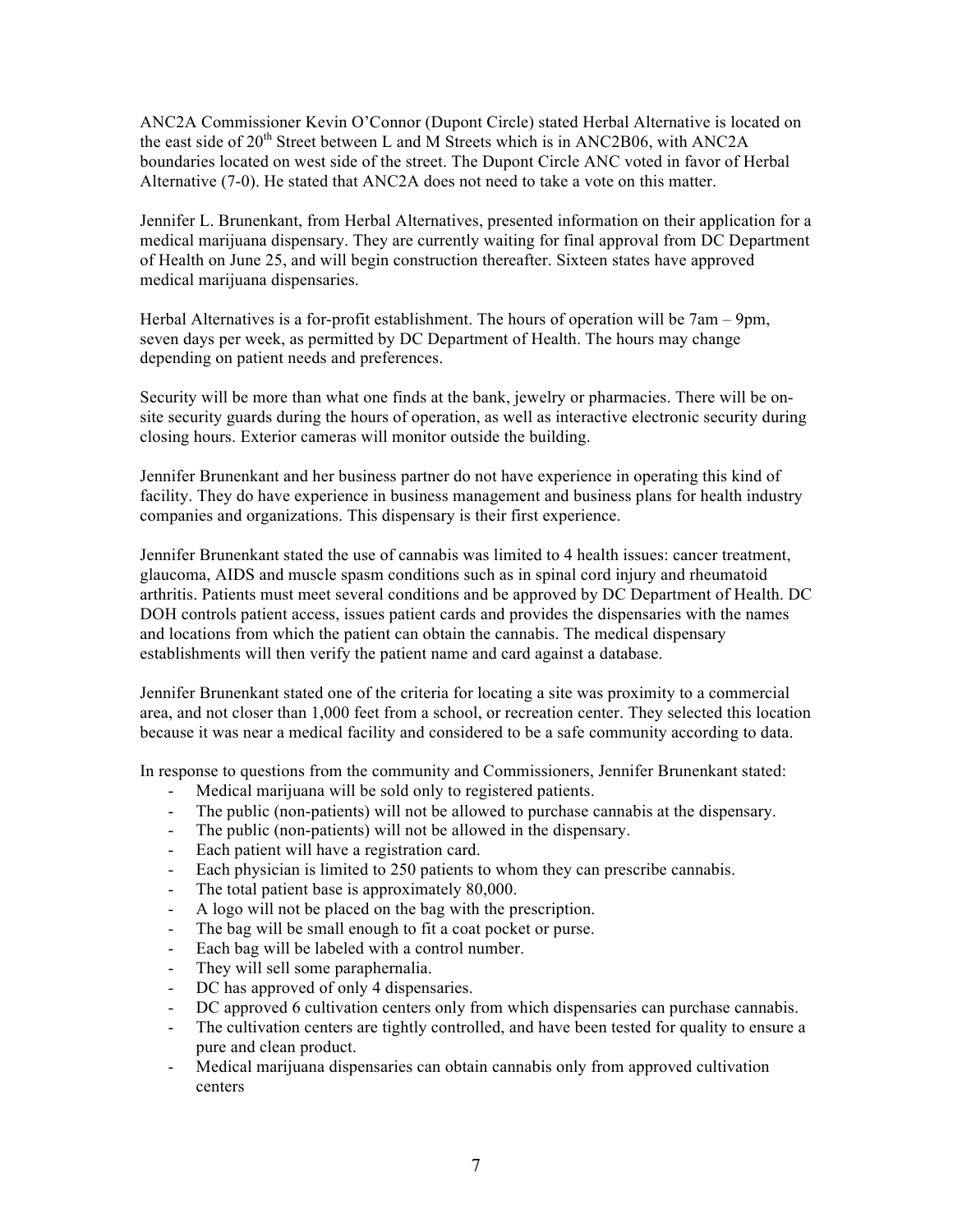- The use of the term "cannabis" instead of marijuana was done for image reasons and not medical reasons. The term "marijuana" or alternatively weed, pot, has negative connotations.
- The method of administration is smoking or cooking. Smoking is the traditional method. Vaporizing cannabis is cleaner, healthier and emits less aroma.
- Public and patients are allowed to smoke only in their residence or an approved medical facility.
- The package has been designed to be tamper-proof so that the public and patients can't open the package outside, in violation of DC law.
- The dispensary will have private consultation rooms.
- Deliver options will not be available for patients, who must come in to pick up their prescriptions of cannabis.
- Immobile patients can assign caretakers, who can only represent one person.
- Caretaker must be approved by DOH, and be recommended by the patient.

Chair Harmon apologized for bringing Ms. Brunenkant to this meeting. ANC2A will not take a position on this matter. She will check with DC Department of Health to find out if they want a vote from ANC2A, which routinely does not take a vote approving projects. However, if ANCs do not vote they lose the opportunity to raise issues.

#### **Matters before the DC Zoning Commission**

**ANC2A minor modification to GW Campus Plan re GW Advisory Committee** Chair Harmon made a good faith effort to review the minor modifications to the GWU Campus Plan regarding GWU Advisory Committee. However, this item will be postponed to June agenda.

### **Matters before the DC Zoning Commission**

**Rehabilitation of US Reservation 28 by NPS (I Street and Penn Ave betw 20th-21st)**

No one was present to present information on the rehabilitation of US Reservation 28 by the National Park Service. Chair Harmon stated no action will be taken by ANC2A.

#### **DDOT Public Space Committee**

# **- Subway (2517 Pennsylvania Ave.) Public Space Application for outside café tables - Rasika West End (22nd & M Sts NW) Public Space Application for valet parking**

### **on 22nd Street**

Chair Harmon stated she had no information on the applications from Subway and Rasika, which are in Commissioner Coder's district. Commissioner Coder had emailed her comments on both Subway and Rasika, and the comments from 22 West condominium owners supporting Rasika's application, who have been good neighbors. Commissioner Coder suggested that ANC2A not take any action.

## **DDOT Permit Residential Parking Application**

Chair Harmon spoke with DDOT about permit residential parking needs, and was told that 50% of the residents in a block have to sign the permit residential parking application when requesting additions or changes. Hard copies of the application were made available to the community.

#### **Administration**

Chair Harmon stated the minutes of March and April will be voted upon at the June ANC2A meeting, in order to allow commissioners time to review and send any changes.

There being no further business, ANC2A Commission adjourned at 9:18 p.m.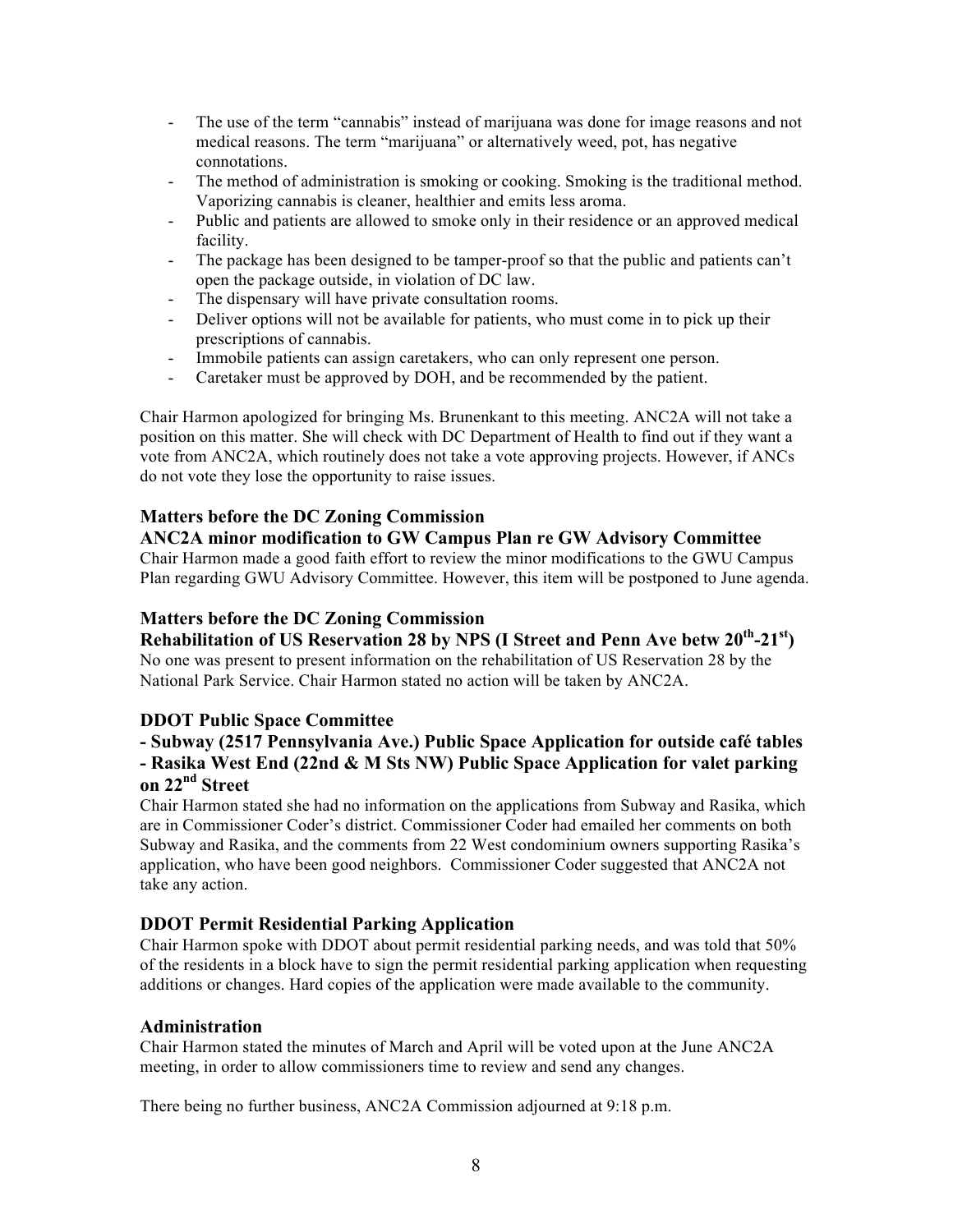## **Attachment 1 - Komen Global Race for the Cure (Meg Lelli)**

Government of the District of Columbia Foggy Bottom and West End Advisory Neighborhood Commission 2A



 $c$ /o West End Library 1101 24<sup>th</sup> St., N.W. Washington DC 20037

May 22, 2012

Meg Lelli Event Production Manager Event 360, Inc. / Susan G. Komen Global Race for the Cure 202-670-4392 p 888-453-1731 f mlelli@event360.com

## RE: Susan G. Komen Global Race for the Cure

Dear Ms. Lelli:

At its duly notice, regularly scheduled meeting on May 16, 2012, with five of the six commissioners present, constituting a quorum, Advisory Neighborhood Commission (ANC) 2A reviewed the request for a letter of non-objection regarding the Susan G. Komen Global Race for the Cure. The ANC voted 5-0-0 to support the requested nonobjection.

Please let me know if I can answer any questions in the above-referenced matter.

ON BEHALF OF THE COMMISSION,

Respectfully submitted,

Florence Harmon Chair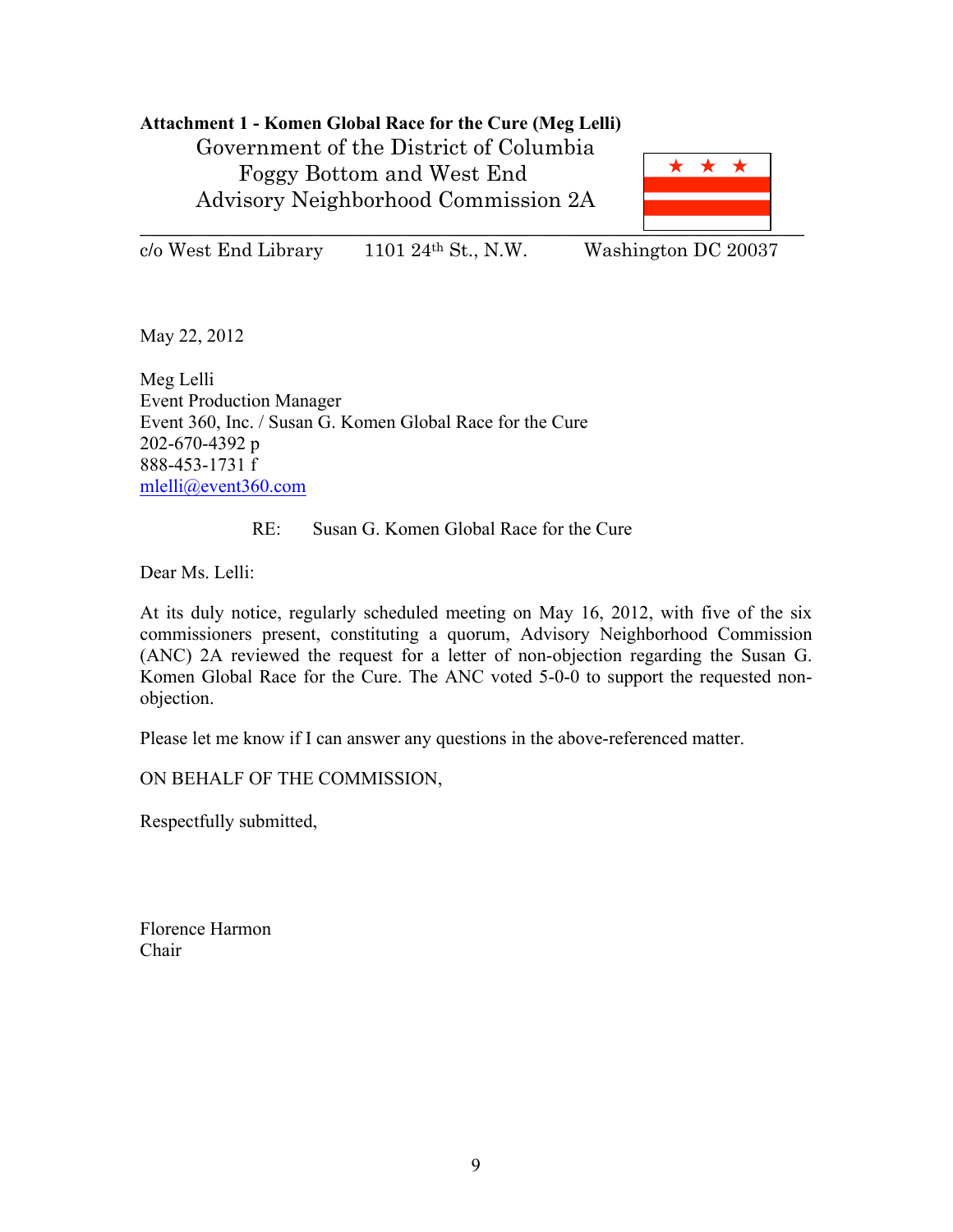### **Attachment 2 - FoGoBro Application for Single Sales Exception**

Government of the District of Columbia Foggy Bottom and West End Advisory Neighborhood Commission 2A



c/o West End Library 1101 24th St., N.W. Washington DC 20037

May 16, 2012

Kris Hart Foggy Bottom Grocery, LLC t/a FoBoGro 2140 F Street, N.W. Washington, DC 20037

> Re: ABRA-License No. 82431 Foggy Bottom Grocery, LLC 2140 F Street, N.W. Single Sales Exception

Dear Mr. Hart:

At its regular meeting on May 16, 2012, the Foggy Bottom and West End Advisory Neighborhood Commission (ANC) 2A with a quorum of five of six commissioners present at a duly-noticed public meeting, voted 5-0 to approve a motion to issue Foggy Bottom Grocery, LLC a letter of support for its application for the exception to the single sales ban pursuant to the "Consolidated Mt. Pleasant, Ward 2, and Ward 6 Single Sales Moratorium Act of 2008," D.C. Official Code § 25-345. We approved this motion after the Commissioners unanimously agreed that there is no documented evidence that your establishment has had an adverse community impact. We also relied on your representation that you have had no ABRA violations and have no such cases pending, and your representation of intent to support the spirit of the laws.

We request that if the Alcoholic Beverage Control Board grants your application, you respect the spirit of the law, including without limitation that your business does not contribute to adverse community impacts such as public drunkenness, loitering, littering, or other anti-social behavior in the vicinity of the establishment. This effort on your part includes your choice of products to sell. Furthermore, we request that you work with the ANC 2A as necessary to curtail the described adverse community impact.

#### ON BEHALF OF THE COMMISSION

Respectfully submitted,

Florence Harmon, Chair

Copies: Martha Jenkins, ABRA General Counsel Sarah Fashbaugh, Adjudication Assistant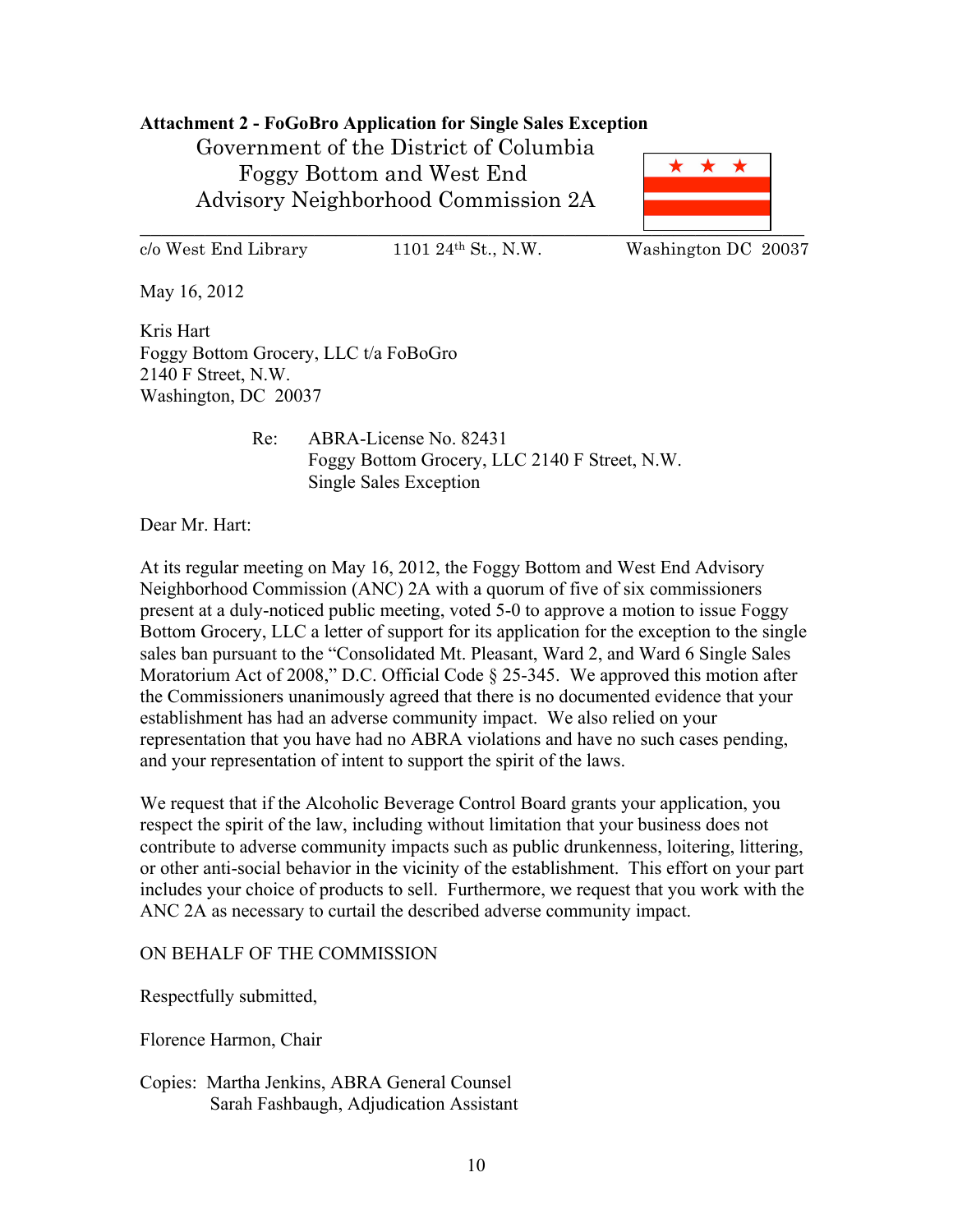### **Attachment 3 - Riverside Liquors – Revocation of Feb. 23, 2009 support letter for single sales exception**

Government of the District of Columbia Foggy Bottom and West End Advisory Neighborhood Commission 2A



\_\_\_\_\_\_\_\_\_\_\_\_\_\_\_\_\_\_\_\_\_\_\_\_\_\_\_\_\_\_\_\_\_\_\_\_\_\_\_\_\_\_\_\_\_\_\_\_\_\_\_\_\_\_\_\_\_\_\_\_\_

 $c/\text{o}$  West End Library 1101 24<sup>th</sup> St., N.W. Washington DC 20037

May 16, 2012

Alcoholic Beverage Control Board  $2000$   $14^{\text{th}}$  Street, NW 400 South Washington, DC 20009

Attention: Fred Moosally, Director Alcoholic Beverage Regulation Administration

> Re: ABRA-000037 Riverside Liquor 2123 E Street, N.W. License Renewal – Single Sales

Dear Members of the Board:

At its regular meeting on May 16, 2012, the Foggy Bottom and West End Advisory Neighborhood Commission (ANC) 2A considered the above-referenced renewal application. With a quorum of five of six commissioners present at a duly-noticed public meeting, ANC 2A voted 5-0 to revoke the ANC's letter of support dated February 23, 2009 for the application of Riverside Liquor for the exception to the single sales ban pursuant to the "Consolidated Mt. Pleasant, Ward 2, and Ward 6 Single Sales Moratorium Act of 2008," D.C. Official Code § 25-345. We revoked our support after discussion and review of Riverside's ABRA violation record, which shows three violations in the last year for sales of alcohol to minors. We also invited Mr. Premal Singh to the May 16, 2012 ANC meeting; however, he failed to show. As such, the ANC cannot continue to support the single sales exception previously afforded Riverside and has concerns about the continuing pattern of ABRA violations of sales of alcohol to minors by Riverside.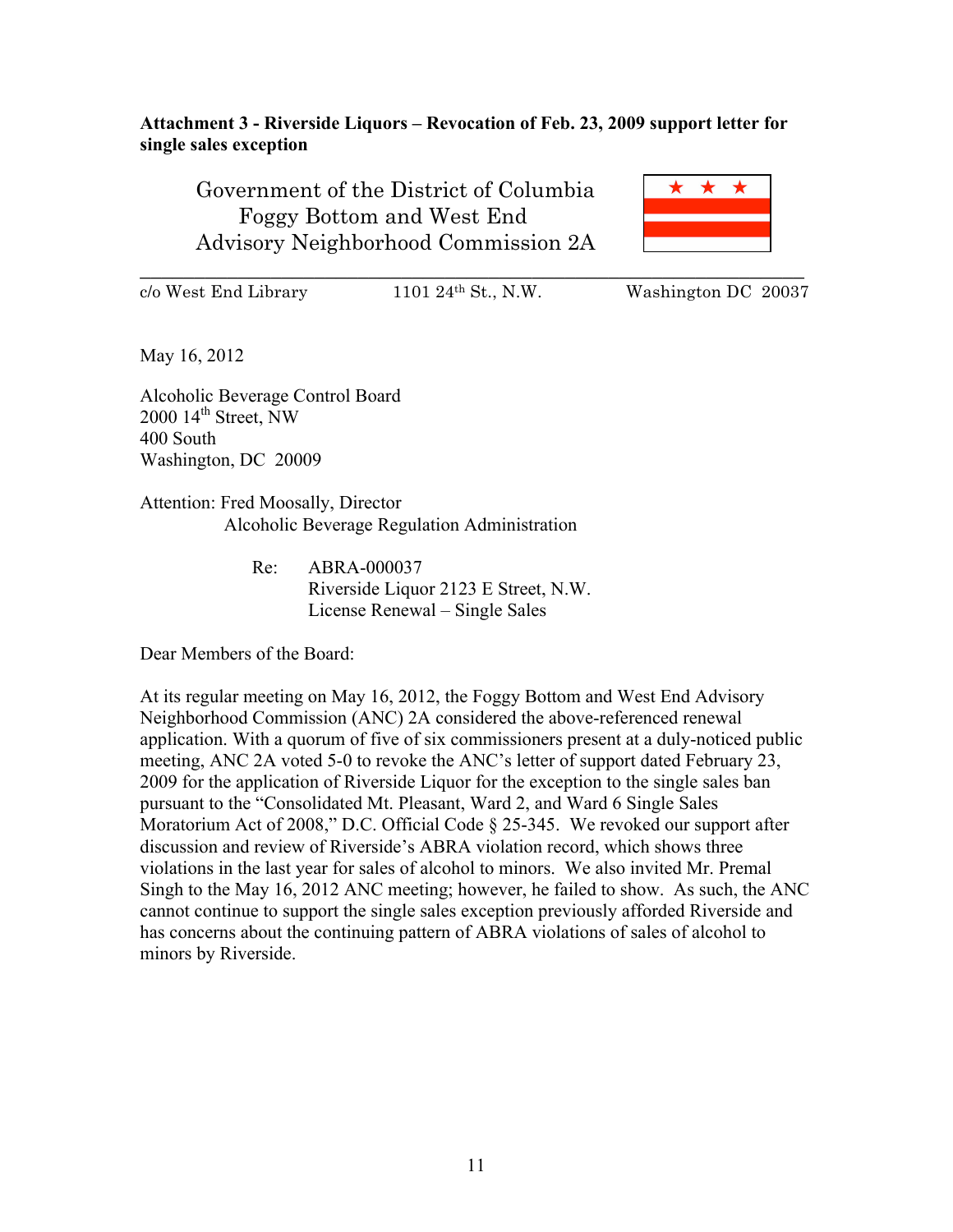We originally scheduled this matter for the ANC 2A meeting on April 18, 2012; however, the ANC 2A was unable to consider this matter at that meeting due to time constraints at that meeting. Therefore, ANC 2A requests that this letter be included in the record in the pending license renewal proceeding for Riverside Liquors, in addition to being included Riverside's permanent file.

#### ON BEHALF OF THE COMMISSION

Respectfully submitted,

Florence Harmon Chair

Copies: Martha Jenkins, ABRA General Counsel Sarah Fashbaugh, Adjudication Assistant

> Sonu Singh, Riverside Liquor 2123 E Street NW Washington, DC 20037

 The Fisher Corporation President-Premal Singh 6443 McCoy Centreville, VA 20121